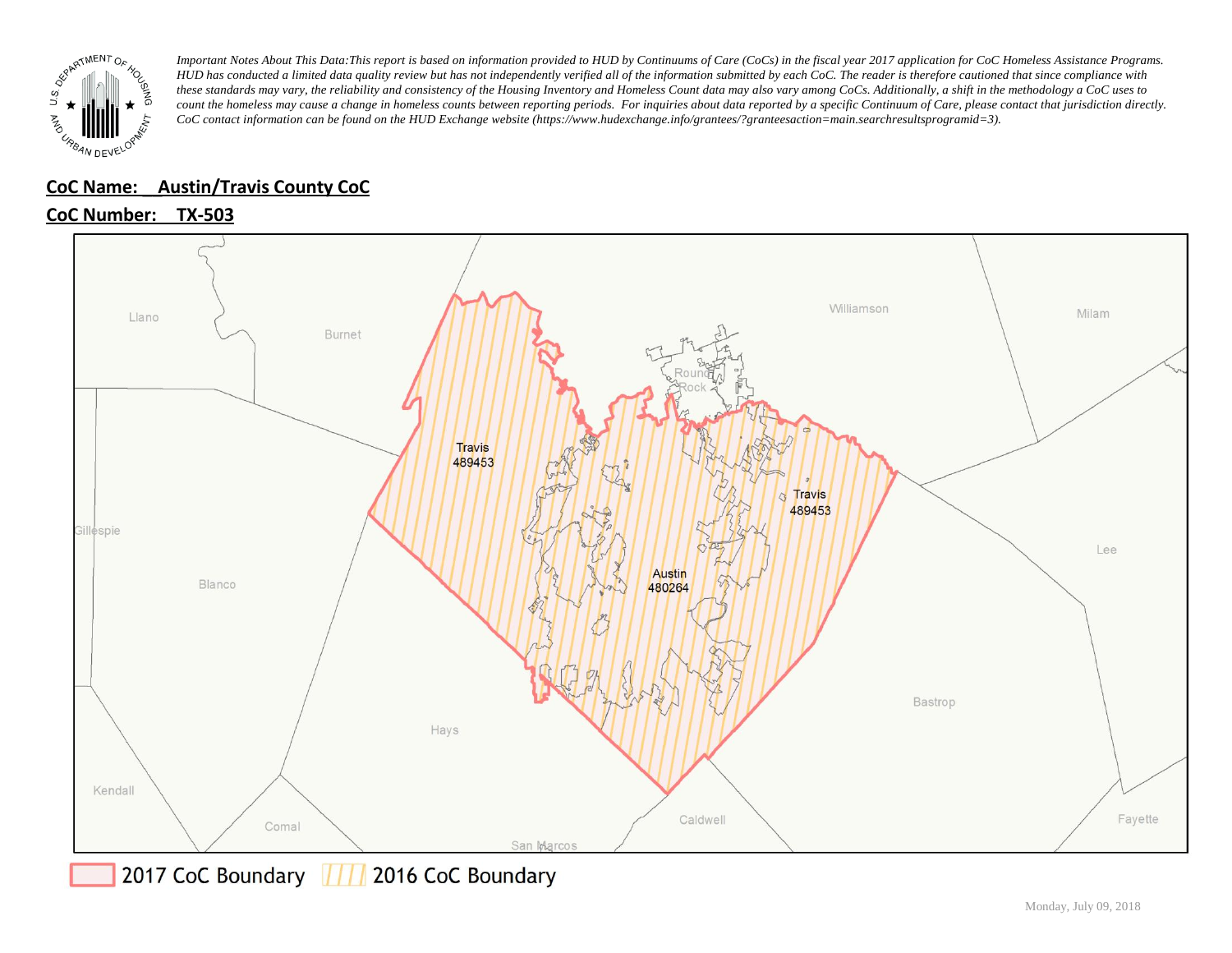

## **CoC Name: \_\_ Austin/Travis County CoC**

### **CoC Number: TX-503**

**2017 Awards by Component and Renewal Type** 

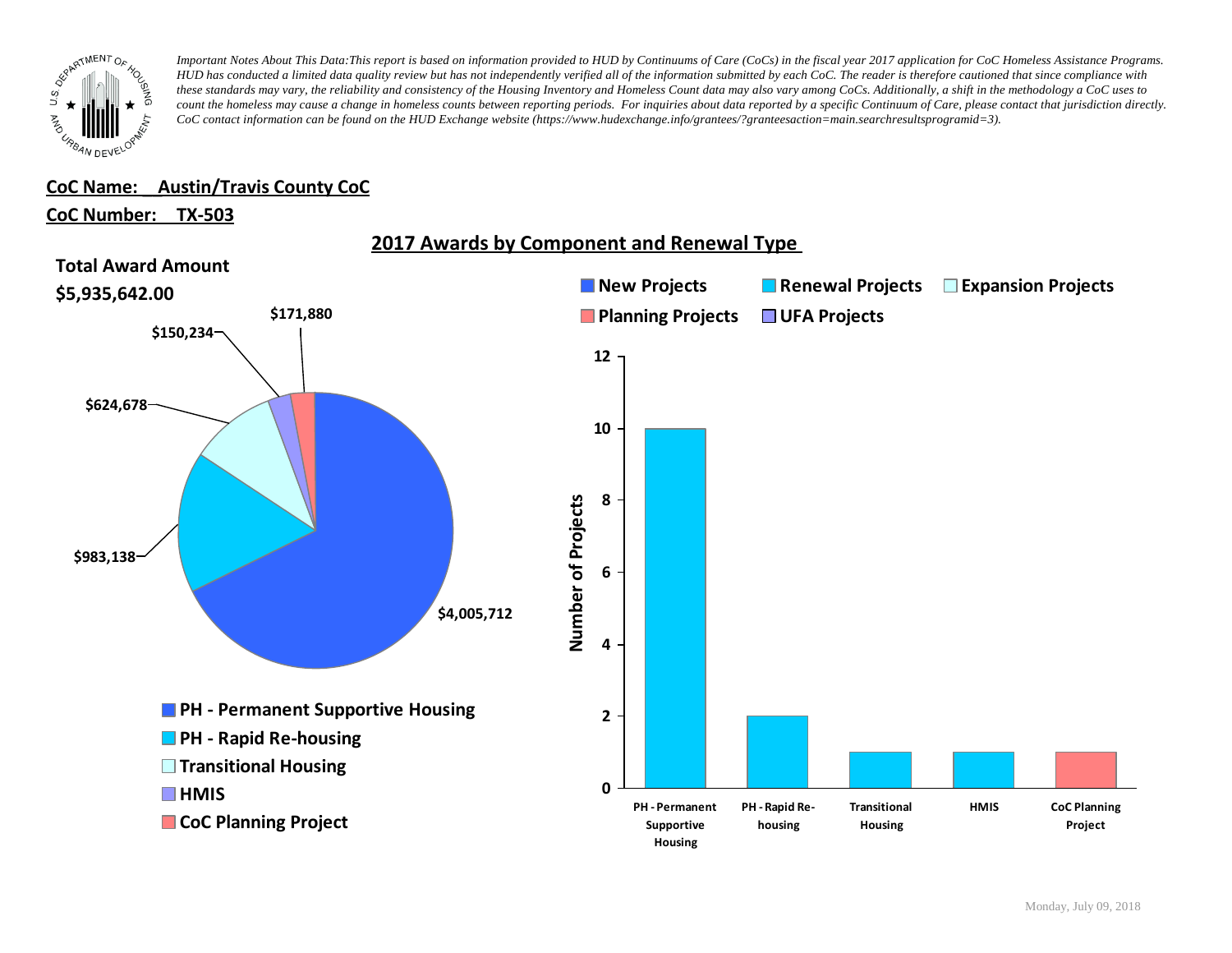

## **CoC Name: \_\_ Austin/Travis County CoC**

## **CoC Number: TX-503**



# **2017 Housing Inventory Summarized by Target Population and Bed Type**

**\* Mixed beds may serve any target population**

**\*\*Adult & Child and Adult & Child Beds refer to beds for households with one adult and at least one child under age 18**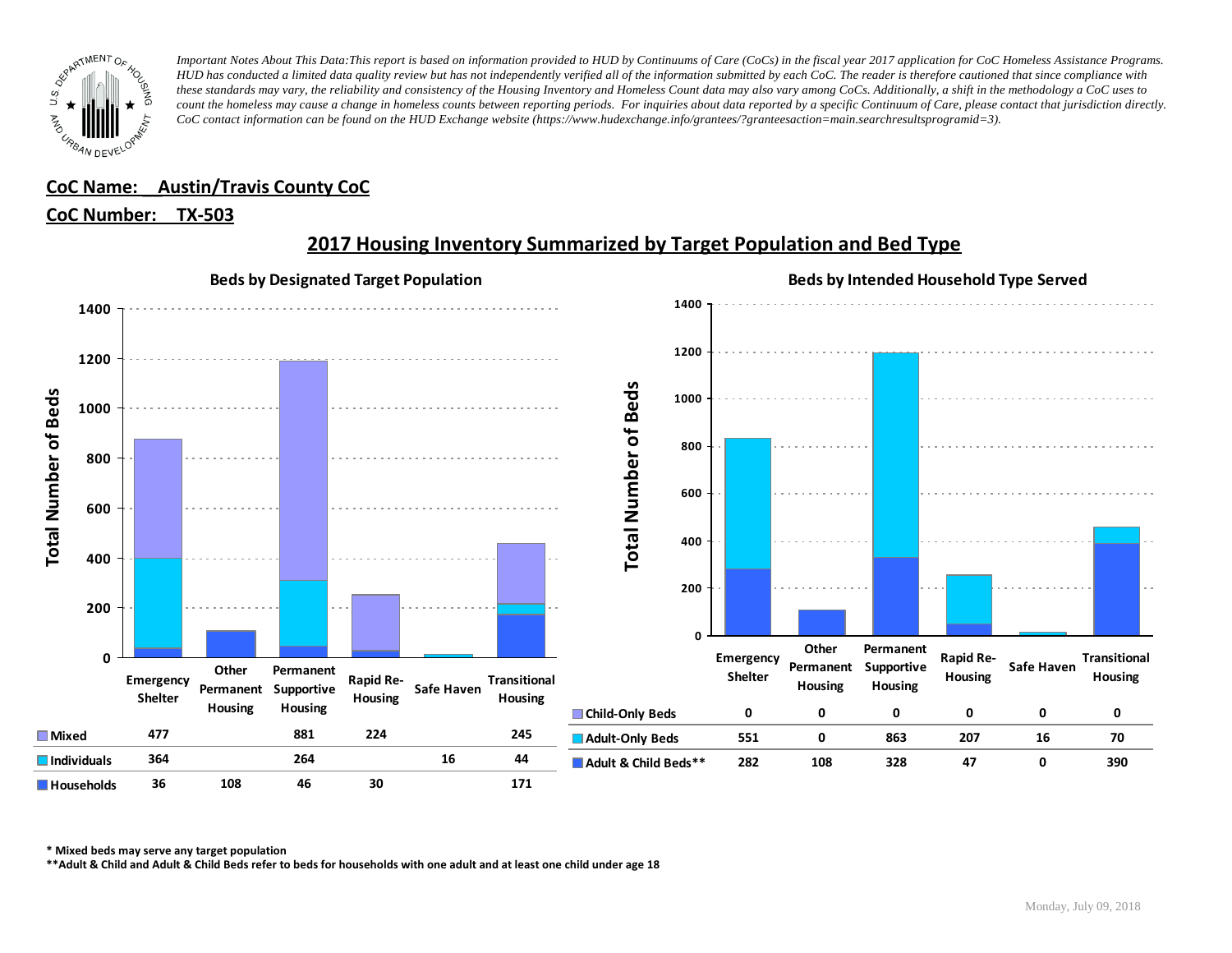

**CoC Name: \_\_ Austin/Travis County CoC**

## **CoC Number: TX-503**

# **2017 Point in Time Count Summarized by Household Type**



\* Safe Haven programs are included in the Transitional Housing category.

¹This category includes single adults, adult couples with no children, and groups of adults. ²This category includes households with one adult and at least one child under age 18.

<sup>3</sup>This category includes persons under age 18, including children in one-child households, adolescent parents and their children, adolescent siblings, or other household configurations composed only of children.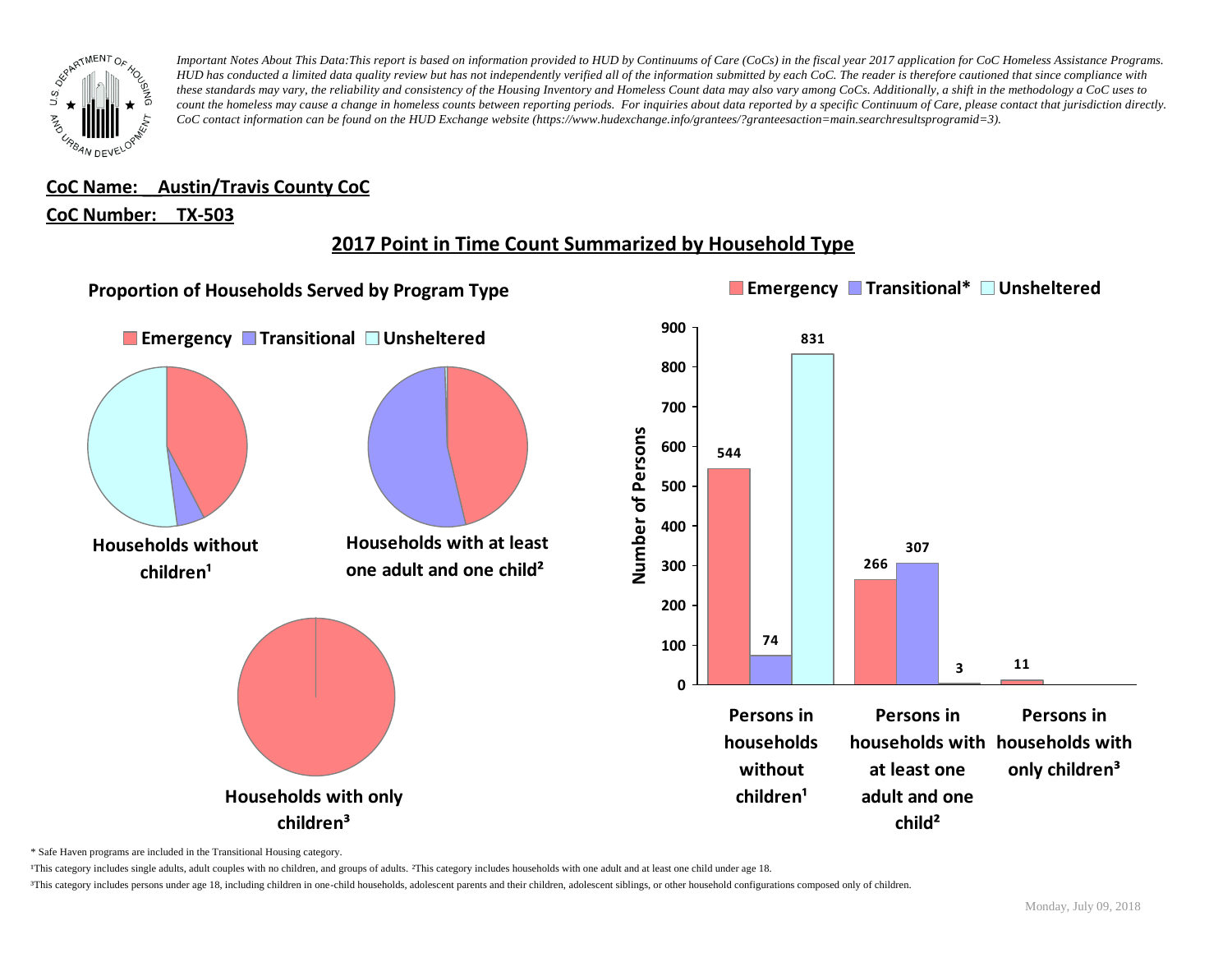

#### **CoC Name: \_\_ Austin/Travis County CoC** ¹This category includes single adults, adult couples with no children, and groups of adults. ²This category includes households with one adult and at least one child under age 18.

# <u>CoC Number: TX-503</u>

# **2017 Point-In-Time Count Proportion of Persons in each Age Group by Household Type**



\* Safe Haven programs are included in the Transitional Housing category.

¹This category includes single adults, adult couples with no children, and groups of adults. ²This category includes households with one adult and at least one child under age 18.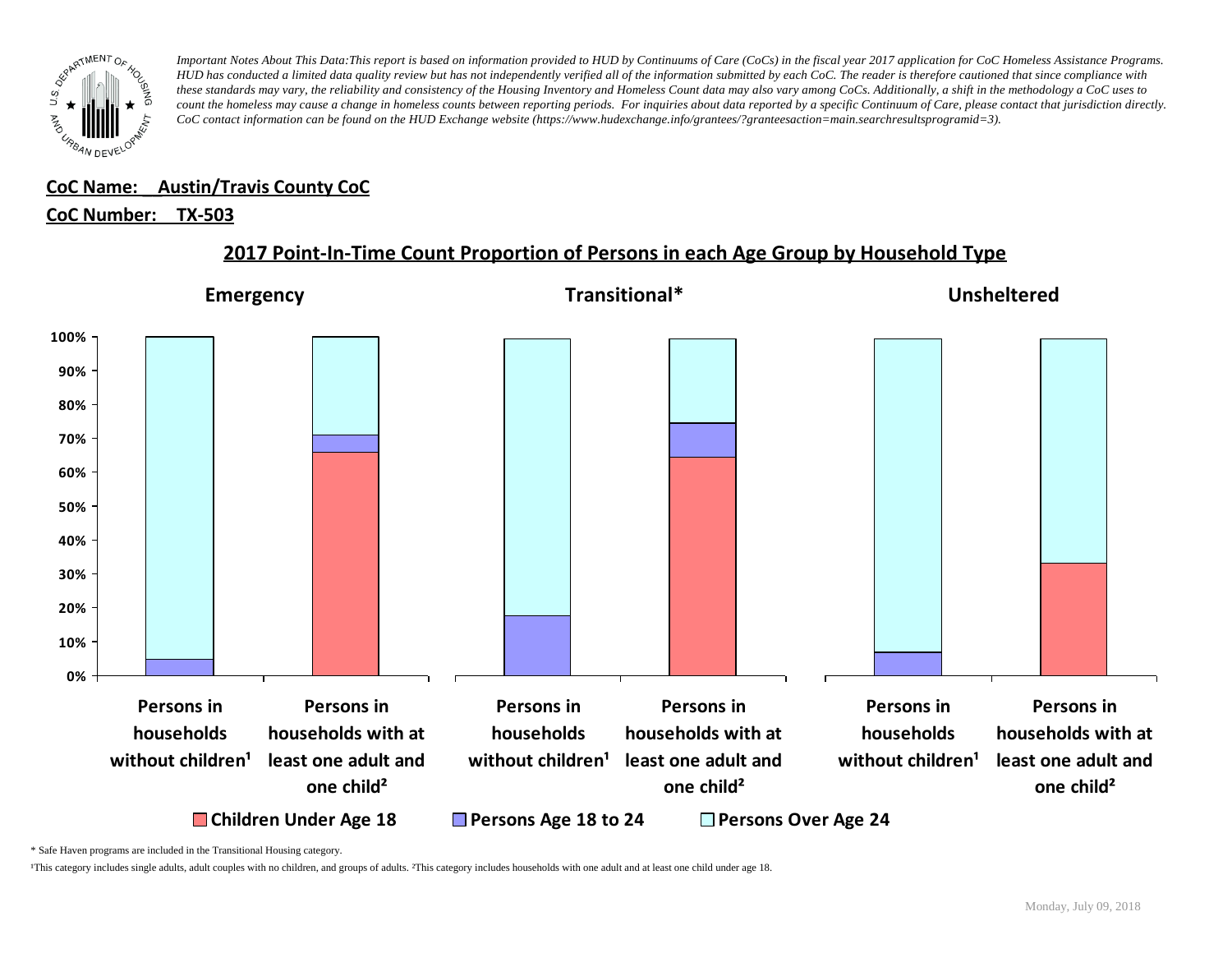

### **CoC Name: \_\_ Austin/Travis County CoC**

#### **CoC Number: TX-503**

# **2017 Point in Time Count Summarized by Chronically Homeless by Household Type**



\* Safe Haven programs are included in the Transitional Housing category.

¹This category includes single adults, adult couples with no children, and groups of adults. ²This category includes households with one adult and at least one child under age 18.

³This category includes persons under age 18, including children in one-child households, adolescent parents and their children, adolescent siblings, or other household configurations composed only of children.